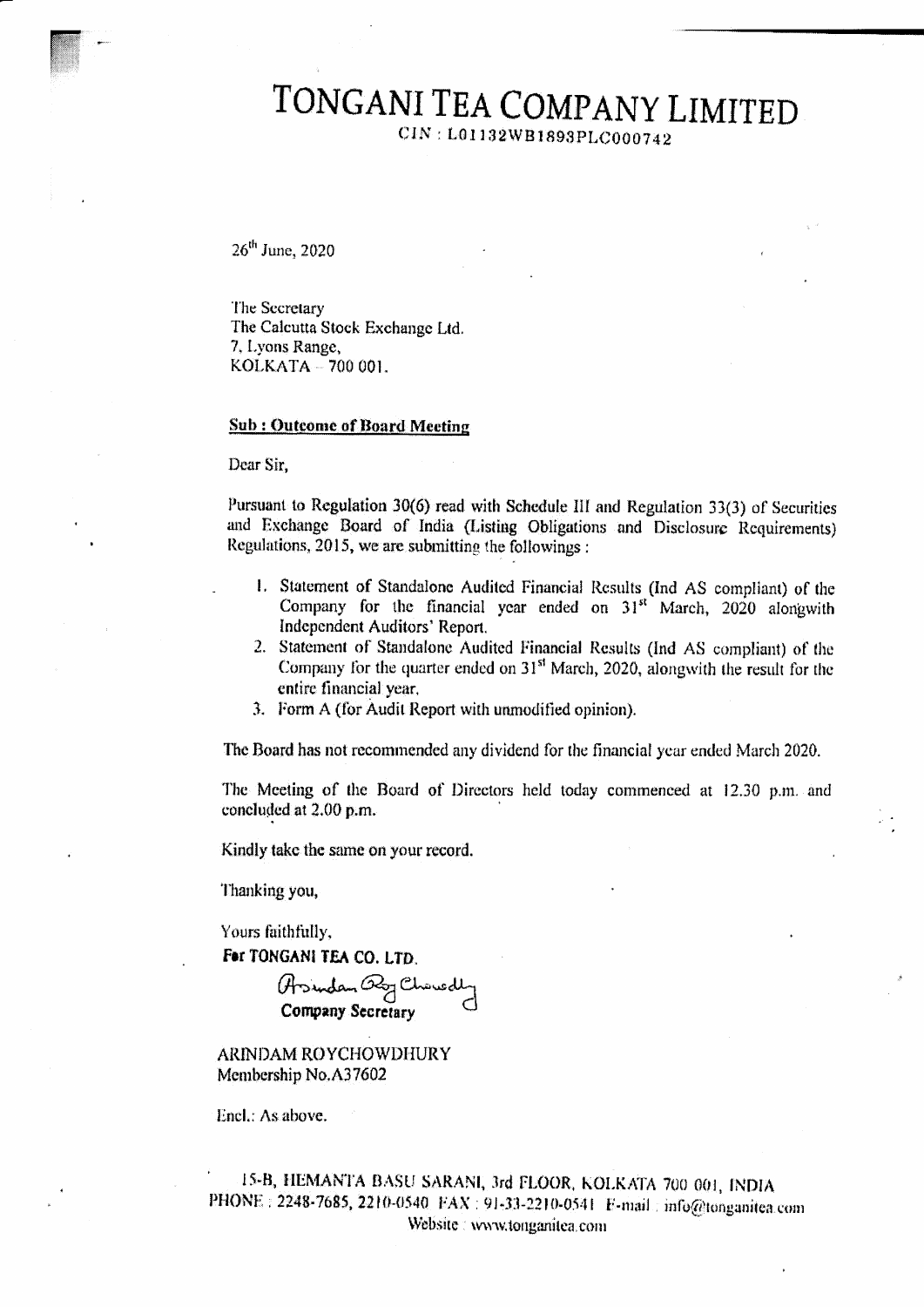# CK

#### Unmodified Opinion is expressed on the Quarterly/Annual Financial Results (for companies other than banks) for the Quarter/Year Ended 31<sup>st</sup> March, 2020

Independent Auditors' Report on Last Quarter/4<sup>th</sup> Quarter Standalone Financial Result for Quarter Ended 31st March, 2020 (From 01/01/2020 to 31/03/2020) as well as year to date results of Annual Standalone Financial Results for the year ended 31<sup>st</sup> March, 2020 (From 01/04/2019 to 31/03/2020) of the Company Pursuant to the Regulation 33 and 52 of the SEBI (Listing Obligations and Disclosure Requirements) Regulations. 2015, as amended

To The Board of Directors of Tongani Tea Company Limited [CIN: L01132WB1893PLC000742]

Report on the audit of the Standalone Financial Results

#### Opinion

We have audited the quarterly Standalone financial results and annual Standalone financial results of Tongani Tea Company Limited for the quarter ended  $31<sup>st</sup>$  March, 2020 (from 01/01/2020 to 31/03/2020) as well as year to date results of annual year ended 31<sup>st</sup> March, 2020 (from 01/04/2019 to 31/03/2020), attached herewith, being submitted by the company pursuant to the requirement of Regulation 33 & 52 of the SEBI (Listing Obligations and Disclosure Requirements) Regulations, 2015. These quarterly Standalone financial results as well as the annual year to date Standalone financial results have been prepared on the basis of the interim financial statements, which are the responsibility of the company's management in compliance. Our responsibility is to express an opinion on these financial results based on our audit of such interim financial statements, which have been prepared in accoruunce with the recognition and measurement principles laid down in Accounting Standard for lnterim Financial Reporting (Ind AS 34), prescribed, under Section 133 of the Companies Act, 2013 read with relevant rules issued thereunder; or by the lnstitute 6f Chartered Accountants of lndia, as applicable and other accounting principles generally accepted in lndia.

#### Basis of Opinion

We conducted our audit in accordance with the Standard on Auditing (SAs) specified under section 143(10) of the Companies Act, 2013, as amended ("the Act"). Our responsibilities under those Standards are further described in the "Auditors' Responsibilities for the Audit of the Standalone Financial Results" section of our report. We are independent of the Company in accordance with the Code of Ethics issued by the lnstitute of Chartered Accountants of lndia together with the ethical requirements that are relevant to our audit of the financial statements under the provisions of the Act and the Rules thereunder, and we have fulfilled our ethical responsibilities in accordance with those requirements and the Code of ethics. We believe that the audit evidence by us is sufficient and appropriate to provide a basis for our opinion.

#### Management's Responsibilities for the Standalone Financial Results

The Statement has been prepared on the basis of the Standalone Annual Financial Statements. The Board of Directors of the Company are responsible for the preparation and presentation of the Statement that gives a true and fair view of the loss and Other Comprehensive lncome of the Company and other financial information in accordance with the applicable accounting standards prescribed under Section 133 of the Act read with relevant rules jssued thereunder and other accounting principles generally accepted in India and in compliance with Regulation 33⁄att)52 of tag\Listing Regulations. This responsibility also includes maintaining of adequate accounting records in accore<br>`KQLKA | \*

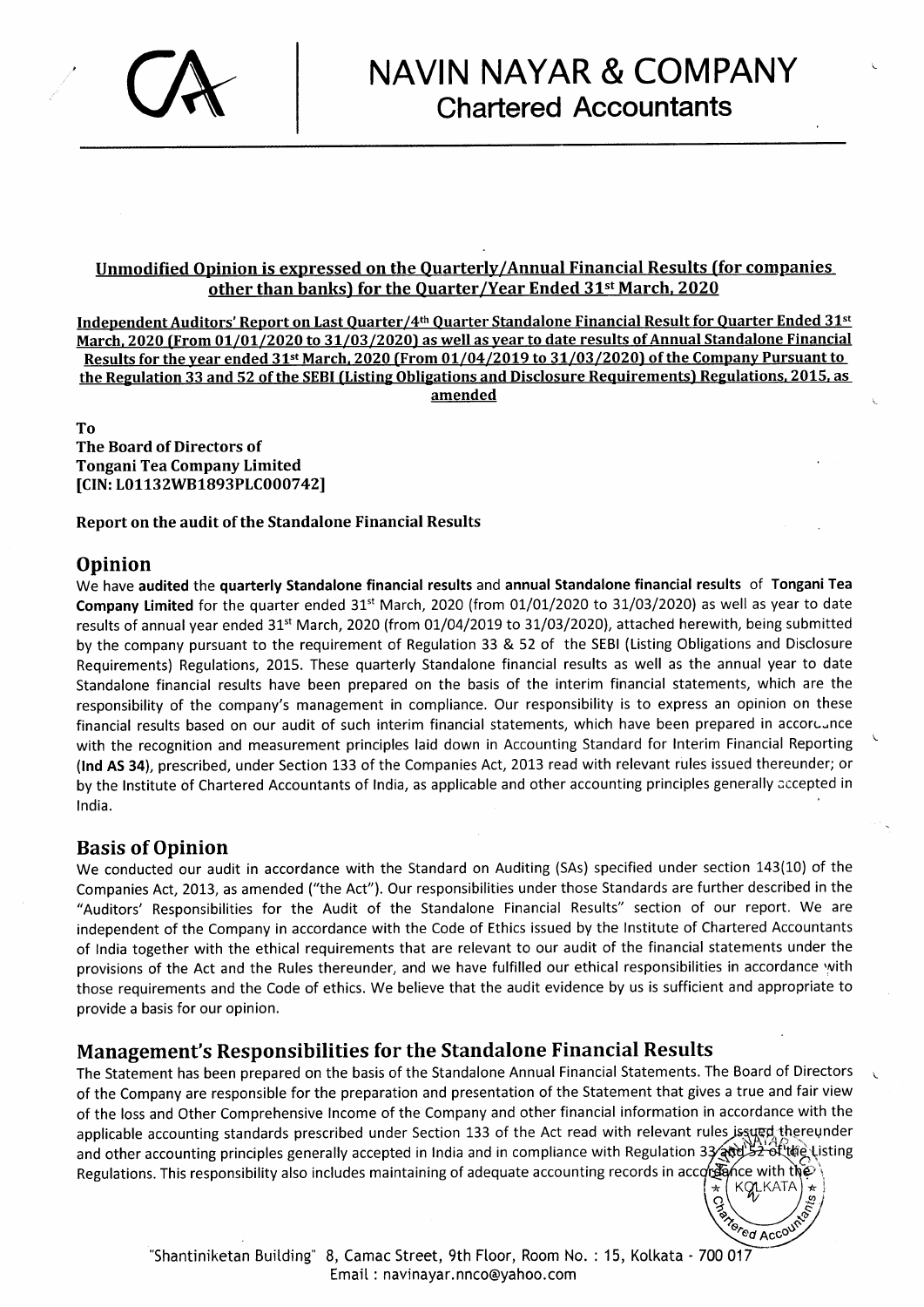provisions of the Act for safeguarding of the assets of the Company and for preventing and detecting frauds and other irregularities; selection and application of appropriate accounting policies; making judgments and estimates that are reasonable and prudent; and the design, implementation and maintenance of adequate internal financial controls, that were operating effectively for ensuring the accuracy and completeness of the accounting records, relevant to the preparation and presentation of the Statement that give a true and fair view and are free from material misstatement, whether due to fraud or error.

ln preparing the Statement, the Board of Directors are respongible for assessing the Company's ability to continue as <sup>a</sup> going concern, disclosing as applicable, matters related.to going concern and using the going concern basis of accounting unless the Board of Directors either intends to liquidate the Company or to cease operations, or has no realistic alternative but to do so.

The Board of Directors are also responsible for overseeing the Company's financial reporting process.

#### Auditors' Responsibilities for the Audit of the Standalone Financial Results

Our objectives are obtain reasonable assurance about whether the Statement as a whole is free from material misstatement, whether due to fraud or error, and to issue an auditors'report that includes our opinion. Reasonable assurance is a high level of assurance but is not a guarantee that an audit conducted in accordance with SAs will always detect a material misstatement when it exists. Misstatement can arise from fraud or error and are considered material if, individually or in the aggregate, they could reasonably be expected to influence the economic decisions of users taken on the basis of the Statement.

As part of an audit in accordance with SAs, we exercise professional judgment and maintain professional skepticism throughout the audit. We also:-

- . ldentify and assess the risks of material misstatement of the Statement, whether due to fraud or error, design and perform audit procedures responsive to those risks, and obtain audit evidence that is sufficient and appropriate to provide a basis for our opinion. The risk of not detecting a material misstatement resulting from fraud is higher than for one resulting from error, as fraud may involve collusion, forgery, intentional omissions, misrepresentations, or the override of internal control.
- . Obtain an understanding of internal control relevant to the audit in order to design audit procedures that are appropriate in the circumstances. Under Section  $143(3)(i)$  of the Act, we are also responsible for expressing our opinion on whether the company has adequate internal financial control with reference to financial statements in place and the operating effectiveness of such controls.
- . Evaluate the appropriateness of accounting policies used and the reasonableness of accounting estimates and related disclosures made by the Board of Directors.
- o Conclude on the appropriateness of the Board of Directors' use of the going concern basis of accounting and, based on the audit evidence obtained, whether a material uncertainty exists related to events or conditions that may cast significant doubt on the Company's ability to continue as a going concern. lf we conclude that <sup>a</sup> material uncertainty exists, we are required to draw attention in our auditors'report to the related disclosures in the financial results or, is such disclosures are inadequate, to modify our opinion. Our conclusions are based on the audit evidence obtained up to the date of our auditors' report. However, future events or conditions may cause the Company to cease to continue as a going concern.
- . Evaluate the overall presentation, structure and content of the Statement, including the disclosures, and whether the Statement represents the underlying transactions and events in a manner that achieves fair presentation.

We communicate with those charges with governance regarding, among other matters, the planned scope and timing of the audit and significant audit findings, including any significant deficiencies in internal control that we identify during our audit.

We also provide those charged with governance with a statement that we have complied with  $\mathbb{R}^d$ requirements regarding independence, and to communicate with them all relationships and oth $\epsilon$  matters that may reasonably be thought to bear on our independence, and where applicable, related safeguards.  $\mathcal{F}$   $\kappa$ 

ered Acc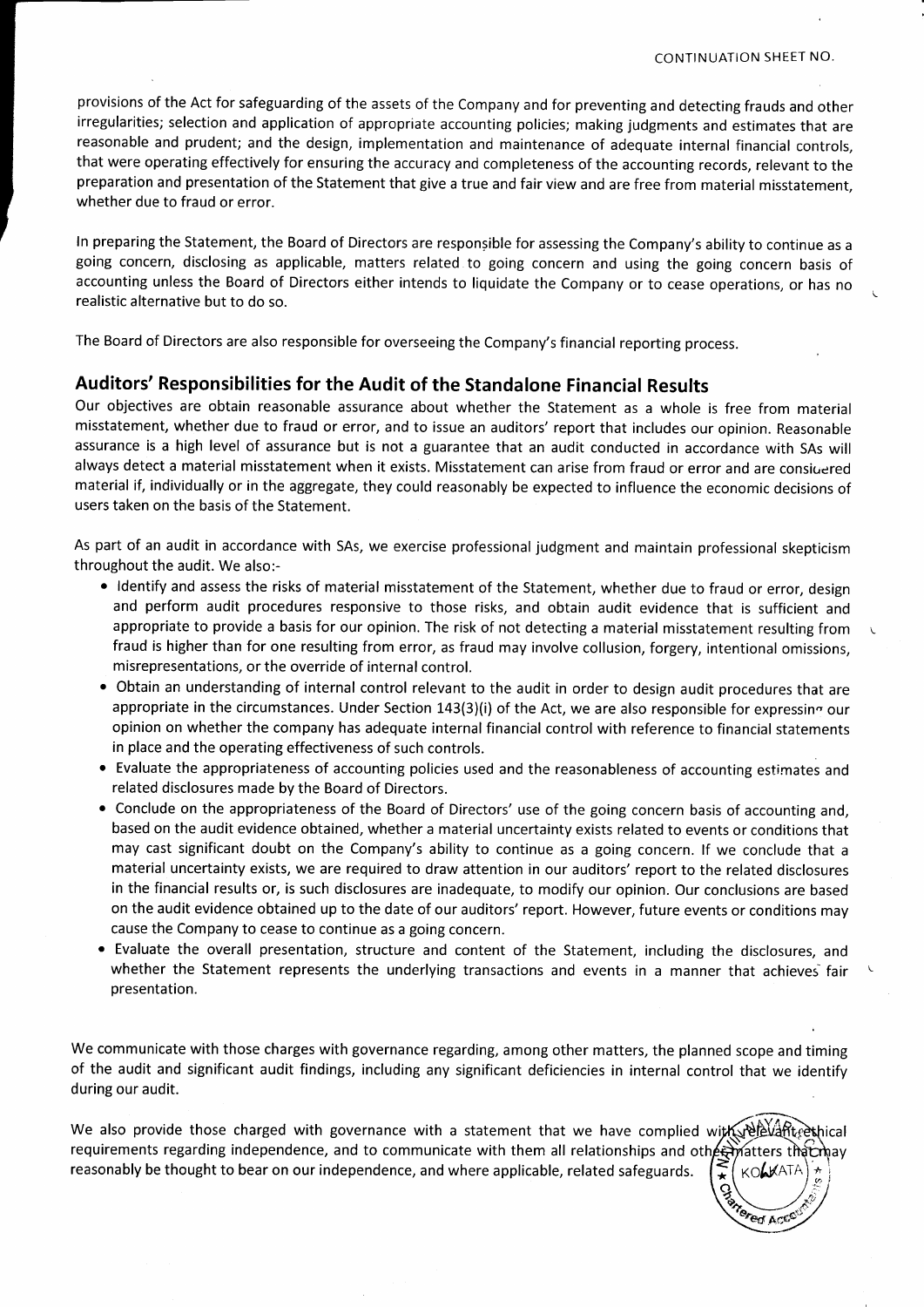#### Other Matters

ln our opinion and to the best of our information and according to the explanations given to us these quarterly financial results as well as the annual year to date results;

- (i) The results are presented in accordance with the requirements of regulation 33 and 52 of the SEBI (Listing Obligations and Disclosure Requirements) Regulations, 2015 in this regard in compliance with lnd-As; read with Circular No.CIR/CFD/CMD/15/2015 dated November 30, 2015 and Circular No.CIR/CFD/FAC/62/2016 dated July 5,2016.
- (ii) The Statement includes the results for the quarter ended march 31, 2020 being the balancing figure between the audited figures in respect of the full financial year ended march 31, 2020 and the published unaudited year-todate figures up to the third quarter of the current financial year, which were subjected to a limited review by us, as required under the Listing Regulations. The results give a true and fair view of the loss and other financial information for the quarter ended 31<sup>st</sup> March, 2020 (from 01/01/2020 to 31/03/2020) as well as year to date result of annual year ended 31<sup>st</sup> March, 2020 (from 01/04/2019 to 31/03/2020).

8, Camac Street Chartered Accountants Kolkata - 700 017 The 25th day of June, 2O2O

UDIN: 20053267AAAAAJ2479

 $\mathbb{P}^{1AB}$ q  $KQLKATA$ U' ed Ac<sup>c</sup>

For NAVIN NAYAR & COMPANY Firm Registration No. 317117E

NAVIN NAYAR Proprietor Membership No. 053267

Enclosed: Quarterlv/Annual Financial Results (Statement of Affairs & Cash Flow Statementsl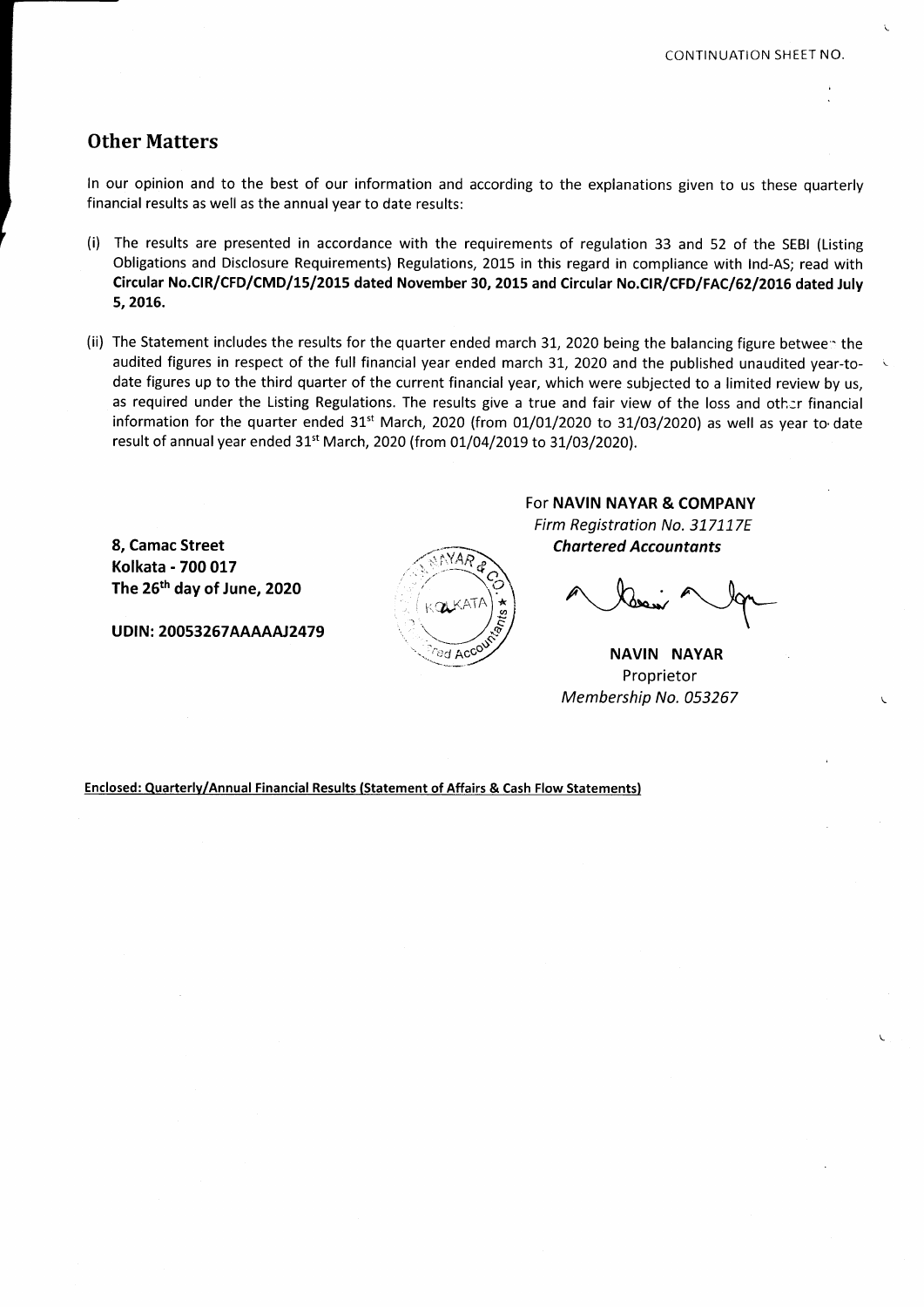CIN: L01132WB1893PLC000742

Regd.Office : 15B, Hemanta Basu Sarani, 3rd Floor, Kolkata-700001.

Phone: 2248-7685, 2210-0540 Fax: 91-33-2210-0541

E-mail:info@tonganites.com ' Website : www.tonganites.com

STATEMENT OF STANDALONE AUDITED FINANCIAL RESULTS FOR THE QUARTER AND YEAR ENDED 31ST MARCH, 2020

|                | PART I<br><b>PARTICULARS</b>                                               |           | Quarter Ended                          |             |                          | Rupees in Lakha<br><b>Year Ended</b> |  |
|----------------|----------------------------------------------------------------------------|-----------|----------------------------------------|-------------|--------------------------|--------------------------------------|--|
|                |                                                                            |           | 31-03-2020<br>31-12-2019<br>31-03-2019 |             | 31-03-2020<br>31-03-2019 |                                      |  |
|                |                                                                            | (bedibed) | (Unaudited).                           | (Aud ited)  | (Audited)                | (Audited)                            |  |
| ٠              | Revenue from Operations                                                    | 20.51     | 224.47                                 | 58.34       | 745.03                   | 847.33                               |  |
| 2.             | Other Income                                                               | 14.93     | 1.63                                   | 8.47        | 29.77                    | 26.68                                |  |
|                | Total Income (1+2)                                                         | 35.44     | 226.10                                 | 66.81       | 774.80                   | 874.01                               |  |
| 3 <sup>°</sup> | Expenses                                                                   |           |                                        |             |                          |                                      |  |
|                | (a) Cost of materials consumed (Note 6)                                    |           |                                        |             |                          |                                      |  |
|                | (b) Purchases of stock-in-trade                                            |           |                                        | 40.24       | 2.56                     | 40.24                                |  |
|                | (c) Changes in inventories of finished goods,                              | (0.97)    | 7496                                   | (14.49)     | 1.68                     | 4.51                                 |  |
|                | Stock-in-trade and Work-in-progress                                        |           |                                        |             |                          |                                      |  |
|                | (d) Employee Benefits Expense                                              | 129.11    | 128.41                                 | 108.69      | 545.69                   | 496.27                               |  |
|                | (e) Finance Costs                                                          | 377       | 10.46                                  | <b>B.76</b> | 36.44                    | 35.49                                |  |
|                | (f) Depreciation and Amortisation expenses                                 | 4.93      | 6.36                                   | 5.52        | 24.01                    | 24.57                                |  |
|                | (g) Other Expenses                                                         | 33.62     | 43.60                                  | 47.64       | 203.52                   | 262.40                               |  |
|                | <b>Total Expenses</b>                                                      | 162.46    | 263.79                                 | 196.36      | 813.90                   | 863.48                               |  |
| 4              | Profit/(Loss) before Exceptional Items and tax                             |           |                                        |             |                          |                                      |  |
|                | $(1+2-3)$                                                                  | (127.02)  | (37.69)                                | (129.55)    | (39.10)                  | 10.53                                |  |
| 5              | Exceptional items                                                          |           |                                        |             |                          |                                      |  |
| 6.             | Profit/(Loss) before tax (4-5)                                             | (127.02)  | (37.69)                                | (129.55)    | (39.10)                  | 10.53                                |  |
| $\overline{7}$ | <b>Tax Expenses</b>                                                        |           |                                        |             |                          |                                      |  |
|                | (a) Current Tax                                                            |           |                                        | 167         |                          | 1,67                                 |  |
|                | (b) MAT Credit                                                             |           |                                        |             |                          |                                      |  |
|                | (c) Deferred Tax Assets                                                    | (2.96)    |                                        | (3.83)      | (2.96)                   | (3.83)                               |  |
|                | (d) Income Tax for earlier years                                           |           |                                        |             |                          |                                      |  |
|                | <b>Total Tax Expense</b>                                                   | (2.96)    |                                        | (2.16)      | (2.96)                   | (2.16)                               |  |
| 8              | Net Profit/(Loss) after tax (6-7)                                          | (124.06)  | (37.69)                                | (127.39)    | (36.14)                  | 12.69                                |  |
| $\overline{9}$ | Other Comprehensive Income/(Loss)(net of tax)                              |           |                                        |             |                          |                                      |  |
|                | (a) items that will not be reclassified to profit or loss                  | 11:15     |                                        | 15.64       | 11.15                    | 15.64                                |  |
|                | - Income Tax relating to the item that will not be reclassified            |           |                                        |             |                          |                                      |  |
|                | to profit or loss                                                          | (2.90)    |                                        | (4.07)      | (2.90)                   | (4.07)                               |  |
|                | (b) Items that will be reclassified to profit or loss                      |           |                                        |             |                          |                                      |  |
|                | - Income Tax relating to the item that will be reclassified to             |           |                                        |             |                          |                                      |  |
|                | profit or loss                                                             |           | ÷                                      |             | ÷,                       |                                      |  |
|                | Total Other Comprehensive Income/(Loss) for                                |           |                                        |             |                          |                                      |  |
|                | the period (net of tax)                                                    | 8.25      |                                        | 11.57       | 8.25                     | 11.57                                |  |
| 10             | Total Comprehensive Income/(Loss) for the                                  | (115.81)  | (37.69)                                | (115.82)    | (27.89)                  | 24.26                                |  |
|                | period (comprising Profit / (Loss) and other                               |           |                                        |             |                          |                                      |  |
|                |                                                                            |           |                                        |             |                          |                                      |  |
| 11             | comprehensive income for the preiod) (8+9)<br>Paid up Equity Share Capital | 18.58     | 18.58                                  | 18.58       | 18.58                    | 18.58                                |  |
|                | (Face Value of the Share Rs. 10/- each)                                    |           |                                        |             |                          |                                      |  |
| 12             |                                                                            | 1019.60   | 1059.56                                | 1059.56     | 1019.60                  | 1059.56                              |  |
|                | Other Equity                                                               |           |                                        |             |                          |                                      |  |
| 13             | Earnings Per Share (Weighted)<br>(of Rs. 10/- each)                        |           |                                        |             |                          |                                      |  |
|                |                                                                            | (66.77)   | (20.29)                                | (66.56)     | (19.45)                  | 6.83                                 |  |
|                | Basic<br>(a)                                                               |           |                                        |             |                          | 6.83                                 |  |
|                | (b)<br><b>Diluted</b>                                                      | (66.77)   | (20.29)                                | (66.56)     | (19.45)                  |                                      |  |

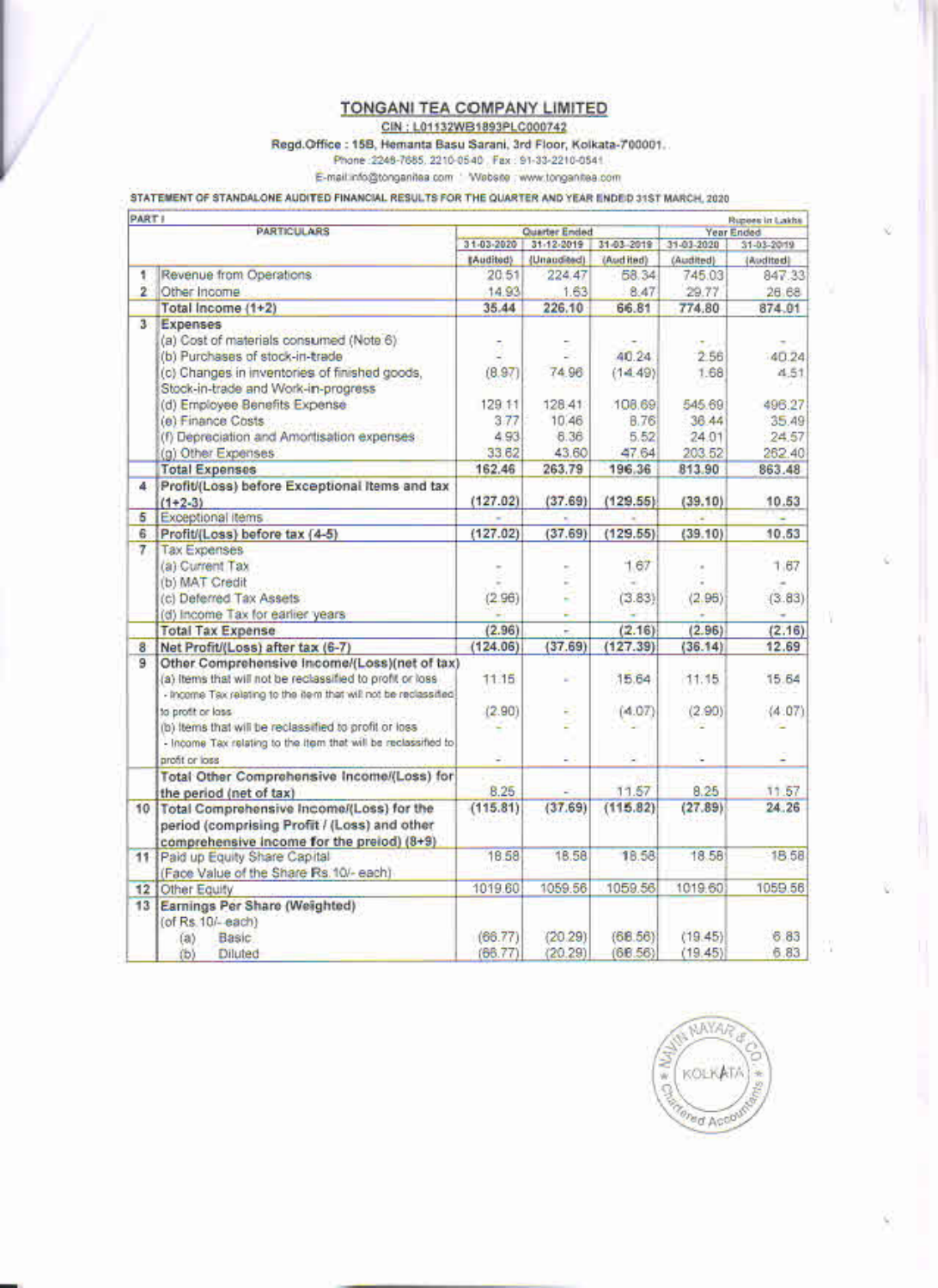|     | <b>Standalone Statement of Assets and Liabilities</b> |                                      |        | (Rupees in Lakhe)<br>As at |
|-----|-------------------------------------------------------|--------------------------------------|--------|----------------------------|
|     | <b>Particulars</b>                                    | As at<br>31/03/2020                  |        | 3/1/03/2019                |
|     |                                                       | Audited                              |        | Audited                    |
| А   | <b>ASSETS</b>                                         |                                      |        |                            |
|     | (1) Non-Current Assets                                |                                      |        |                            |
|     | Property, Plant and Equipment                         |                                      | 691.98 | 717.61                     |
|     | Capital Work-in-Progress                              |                                      | ÷      |                            |
|     | Goodwill                                              |                                      |        | ē                          |
|     | Other Intangible Assets                               |                                      |        |                            |
|     | <b>Financial Assets</b>                               |                                      |        |                            |
|     | Investments                                           |                                      | 217.79 | 217.79                     |
|     | Loans & Advances                                      |                                      | 68.00  | 78.00                      |
|     | Other Financial Assets                                |                                      | 1.28   | 1.28                       |
|     | Other Non-Current Assets                              |                                      | 26.42  | 26.42                      |
|     | Sub Total - Non-Current Assets                        | 1005.47                              |        | 1041.10                    |
| (2) | <b>Current Assets</b>                                 |                                      |        |                            |
|     | <b>Inventories</b>                                    |                                      | 56.56  | 68.39                      |
|     | <b>Biological Assets</b>                              |                                      | 0.73   | 0.73                       |
|     | <b>Financial Assets</b>                               |                                      |        |                            |
|     | <b>Investments</b>                                    | 103.00                               |        | 103.00                     |
|     | <b>Trade Receivables</b>                              |                                      | 6.48   | 15.69                      |
|     | Cash and Cash Equivalents                             |                                      | 19.62  | 1.97                       |
|     | Bank Balances other than above                        |                                      | 0.97   | 1.02                       |
|     | Loans & Advances                                      | 490.59                               |        | 457.36                     |
|     | Other Financial Assets                                |                                      | 9.63   | 7.69                       |
|     | Current Tax Assets (Net)                              |                                      | 23.73  | 20.34                      |
|     | Other Current Assets                                  |                                      |        |                            |
|     | Sub Total - Current Assets                            | 711.31                               |        | 676.19                     |
|     |                                                       | 1716.78<br><b>TOTAL - ASSETS</b>     |        | 1717.29                    |
|     | <b>B</b> EQUITY AND LIABILITIES                       |                                      |        |                            |
|     | $(1)$ Equity                                          |                                      |        |                            |
|     | Equity Share Capital                                  |                                      | 18.58  | 18.58                      |
|     | Other Equity                                          |                                      |        |                            |
|     | Reserves and Surplus                                  | 1013.00                              |        | 1052.96                    |
|     | Other Reserves                                        |                                      | 6.60   | 6.60                       |
|     | Sub Total - Equity                                    | 1038.18                              |        | 1078.14                    |
| (2) | <b>Liabilities</b>                                    |                                      |        |                            |
|     | <b>Non-Current Liabilities</b>                        |                                      |        |                            |
|     | Financial Liabilities                                 |                                      |        |                            |
|     | Borrowings                                            |                                      | 89.40  | 74.40                      |
|     | Employee Benefit Obligations                          | 136.93                               |        | 130.29                     |
|     | Deferred Tax Liabilities (Net)                        |                                      | 32.61  | 32.67                      |
|     | Other Non-Current Liabilities                         |                                      | 0.07   | 0.07                       |
|     | Sub Total - Non-Current Liabilities                   | 259.01                               |        | 237.43                     |
|     | <b>Current Liabilities</b>                            |                                      |        |                            |
|     | <b>Financial Liabilities</b>                          |                                      |        |                            |
|     | Borrowings                                            | 358.67                               |        | 358.03                     |
|     | <b>Trade Payables</b>                                 | 17.96                                |        | 18.39                      |
|     | Other Financial Liabilities                           | 21.99                                |        | 5.17                       |
|     | Other Current Liabilities                             |                                      | 2.97   | 1.19                       |
|     | Employee Benefit Obligations                          | 18.00                                |        | 17.27                      |
|     |                                                       |                                      |        | 1.67                       |
|     | Current Tax Liabilities (Net)                         |                                      |        |                            |
|     | Provisions                                            | 419.59                               |        | 401.72                     |
|     | Sub Total - Current Liabilities                       | 678.60<br><b>TOTAL - LIABILITIES</b> |        | 639.15                     |
|     |                                                       | 1716.78                              |        | 1717.29                    |
|     | TOTAL - EQUITY AND LIABILITIES                        |                                      |        |                            |

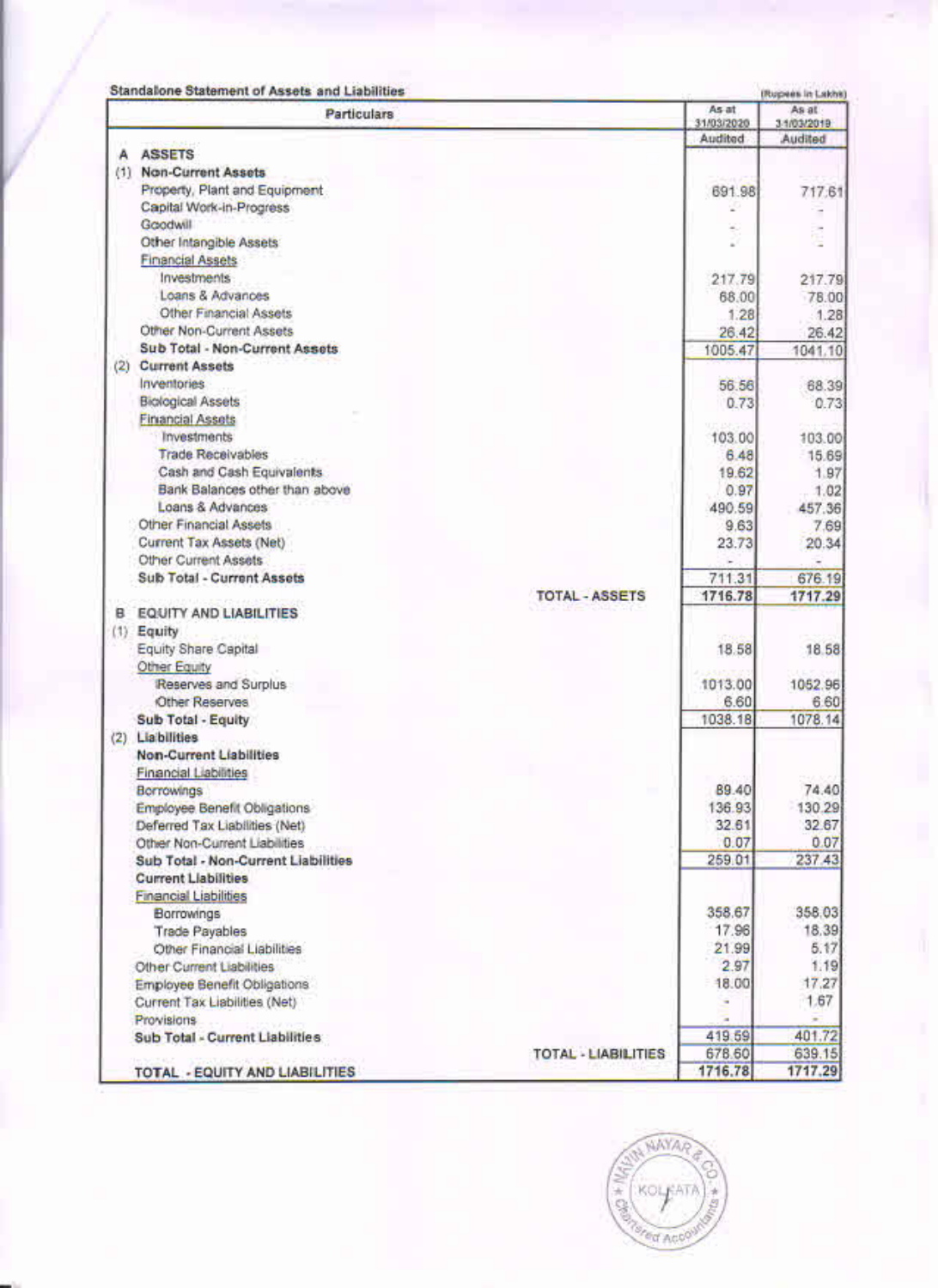## AUDITED STANDALONE STATEMENT OF CASH FLOWS FOR THE YEAR ENDED 31ST MARCH, 2020

| Year ended<br>31-03-2020<br>Amount<br>Audited<br>(39.10)<br>24.01<br>0.27<br>17.78<br>36.44<br>(28.49)<br>10.91<br>9.21<br>11.83<br>(25.18)<br>(3.38) | 31-03-2019<br>Amount<br>Audited<br>10.53<br>24.57<br>3.05<br>18.71<br>35.49<br>(23.96)<br>(1.45)<br>66,94<br>5.94                  |
|-------------------------------------------------------------------------------------------------------------------------------------------------------|------------------------------------------------------------------------------------------------------------------------------------|
|                                                                                                                                                       |                                                                                                                                    |
|                                                                                                                                                       |                                                                                                                                    |
|                                                                                                                                                       |                                                                                                                                    |
|                                                                                                                                                       |                                                                                                                                    |
|                                                                                                                                                       |                                                                                                                                    |
|                                                                                                                                                       |                                                                                                                                    |
|                                                                                                                                                       |                                                                                                                                    |
|                                                                                                                                                       |                                                                                                                                    |
|                                                                                                                                                       |                                                                                                                                    |
|                                                                                                                                                       |                                                                                                                                    |
|                                                                                                                                                       |                                                                                                                                    |
|                                                                                                                                                       |                                                                                                                                    |
|                                                                                                                                                       |                                                                                                                                    |
|                                                                                                                                                       |                                                                                                                                    |
|                                                                                                                                                       |                                                                                                                                    |
|                                                                                                                                                       |                                                                                                                                    |
|                                                                                                                                                       | 5.86                                                                                                                               |
|                                                                                                                                                       | (84.07)                                                                                                                            |
|                                                                                                                                                       | (3.06)                                                                                                                             |
| (0.43)                                                                                                                                                | 2.07                                                                                                                               |
| (1.67)                                                                                                                                                | (1.69)                                                                                                                             |
| 0.74                                                                                                                                                  | (12.23)                                                                                                                            |
| 1.78                                                                                                                                                  | (1.86)                                                                                                                             |
| 15.85                                                                                                                                                 | 0.75                                                                                                                               |
| 19.66                                                                                                                                                 | (21.35)                                                                                                                            |
|                                                                                                                                                       | (4.20)                                                                                                                             |
| 19.66                                                                                                                                                 | (25.55)                                                                                                                            |
|                                                                                                                                                       |                                                                                                                                    |
|                                                                                                                                                       |                                                                                                                                    |
|                                                                                                                                                       | (21.76)                                                                                                                            |
|                                                                                                                                                       |                                                                                                                                    |
|                                                                                                                                                       | 0.40                                                                                                                               |
|                                                                                                                                                       | 23.96                                                                                                                              |
|                                                                                                                                                       | 2.60                                                                                                                               |
|                                                                                                                                                       |                                                                                                                                    |
|                                                                                                                                                       |                                                                                                                                    |
| 0.65                                                                                                                                                  | 8.29                                                                                                                               |
|                                                                                                                                                       |                                                                                                                                    |
| 15.00                                                                                                                                                 | 55.00                                                                                                                              |
|                                                                                                                                                       | - 1                                                                                                                                |
|                                                                                                                                                       | (23.22)                                                                                                                            |
|                                                                                                                                                       | (1.91)                                                                                                                             |
|                                                                                                                                                       | (35.49)                                                                                                                            |
|                                                                                                                                                       | 2.67                                                                                                                               |
|                                                                                                                                                       | (20.28)                                                                                                                            |
|                                                                                                                                                       | 22.24                                                                                                                              |
|                                                                                                                                                       |                                                                                                                                    |
|                                                                                                                                                       | 1.96                                                                                                                               |
|                                                                                                                                                       | 1.02                                                                                                                               |
|                                                                                                                                                       | 2.98                                                                                                                               |
|                                                                                                                                                       |                                                                                                                                    |
|                                                                                                                                                       | (0.16)<br>1.50<br>28.49<br>29.83<br>(11.15)<br>(0.91)<br>(36.44)<br>(32.85)<br>16.64<br>2.98<br>19.62<br>0.97<br>20.59<br>KOLI9ATA |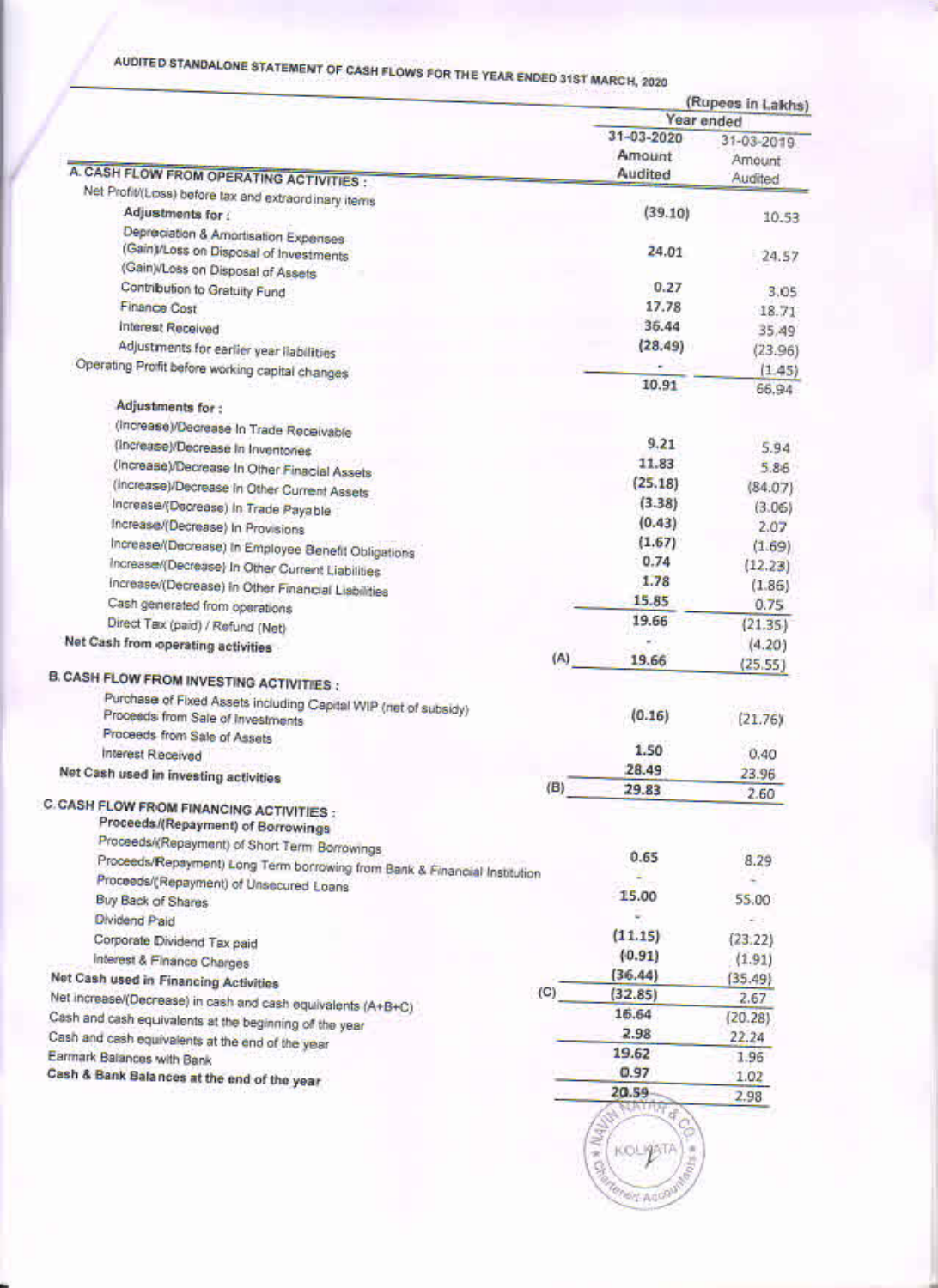- Note : 1 The above audited results have been reviewed by the Audit Committee and approved by the Board of Directors at their meeting held on 26th June, 2020.
	- 2 The figures of the last quarter i.e.three months ended on 31st March, 2020 are the balancing figures between audited figures in respect of the full financial year and the published year to date unaudited figures upto the third quarter of the current financial year.
	- 3 The Company operates mainly in one business segment viz Cultivation, Manufacturing and selling of Tea, being reportable segment and all other activities revolve around the main activity.
	- 4 Statement of Assets and Liabilities as at 31.03.20 and Statement of Cash Flows alongwith comparatives is attached.
	- 5 In view of the lock-down declared across the countrty by the Central & State Governments due to Covid 19 pandemic during the second half of March 2020, the company's operations were advesrsely impacted for the said period. The company has resumed operations in a phased manner as per the guidelines released by the Central & State Governments from time to time.
	- 6 Value of consumption of raw materials, if any represents only Green Leaf purchased from third parties
	- 7 Previous periods figures have been regrouped so as to conform to those of the current period.

FOR AND ON BEHALF OF THE BOARD  $M. L. D$ 

> (MANOJ KUMAR DAGA) **CHAIRMAN** DIN: 00123386

Date : 26th June, 2020 Place : Kolkata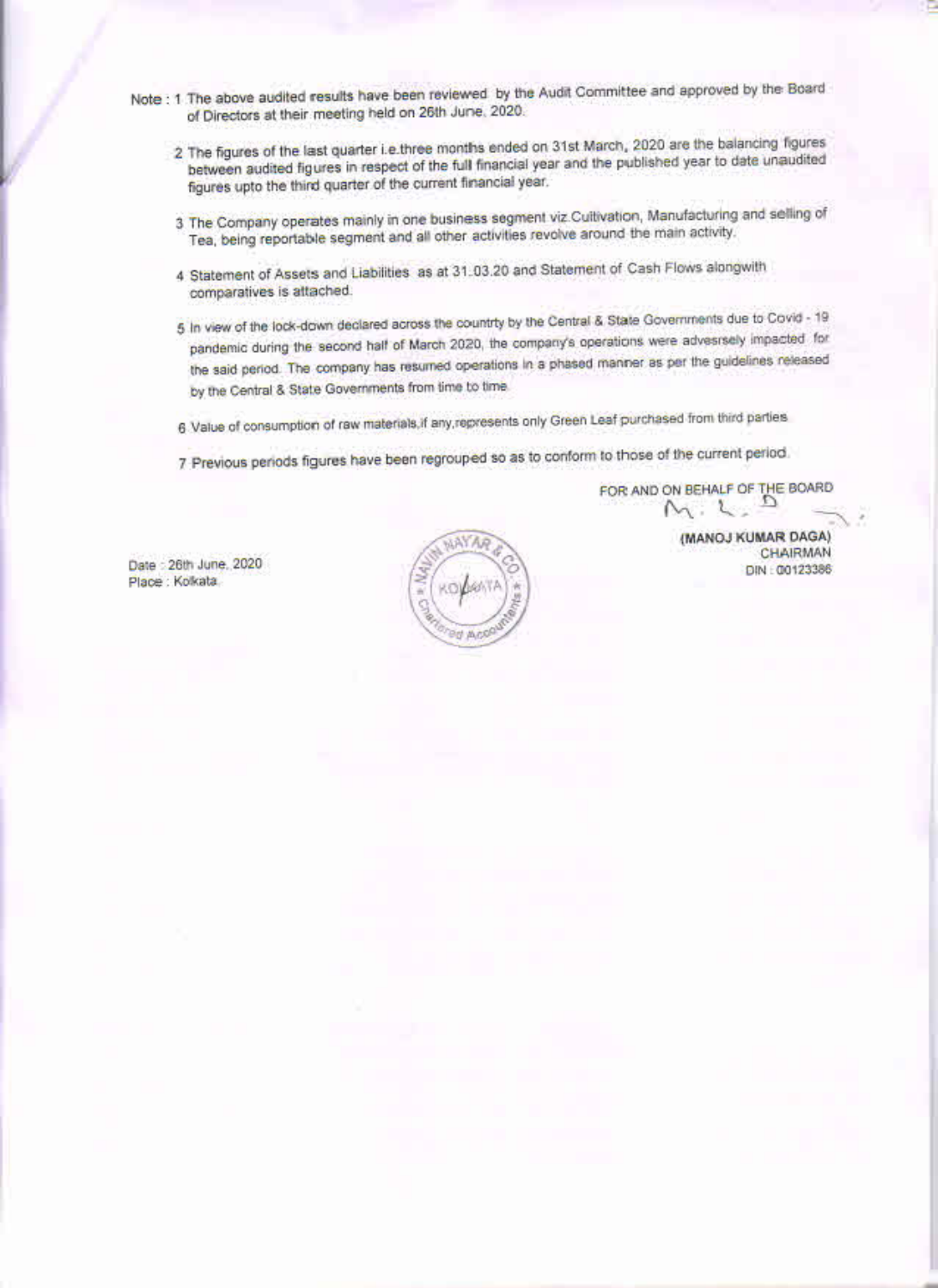$CIN: L01132WB1893PLC000742$ 

 $26<sup>th</sup>$  June, 2020

The Secretary The Calcutta Stock Exchange Ltd. 7, Lyons Range, KOLKATA - 700 001.

Dear Sir,

#### Sub : Declaration pursuant to Regulation 33(3)(d) of Securities and Exchange Board of India (Listing Obligations and Disclosure Requirements) Regulations. 2015.

In compliance with the provision of Regulation  $33(3)(d)$  of Securities and Exchange Board of India (Listing Obligations and disclosure Requirements) Regulations,2015, we hereby declare that M/s. Navin Nayar & Company, Chartered Accountants (FRNo.3l7ll7E) Statutory Auditor of the Company have issued an Audit Report with unmodified opinion on the Annual Audited Standalone Financial Results (Ind AS compliant) of the Company for the year ended 31<sup>st</sup> March, 2020.

Kindly take the same on your record.

 $M \sim L^2$  b  $\sim$ 

Thanking you,

Yours faithfully,

For TONGANI TEA CO. LTD

Director